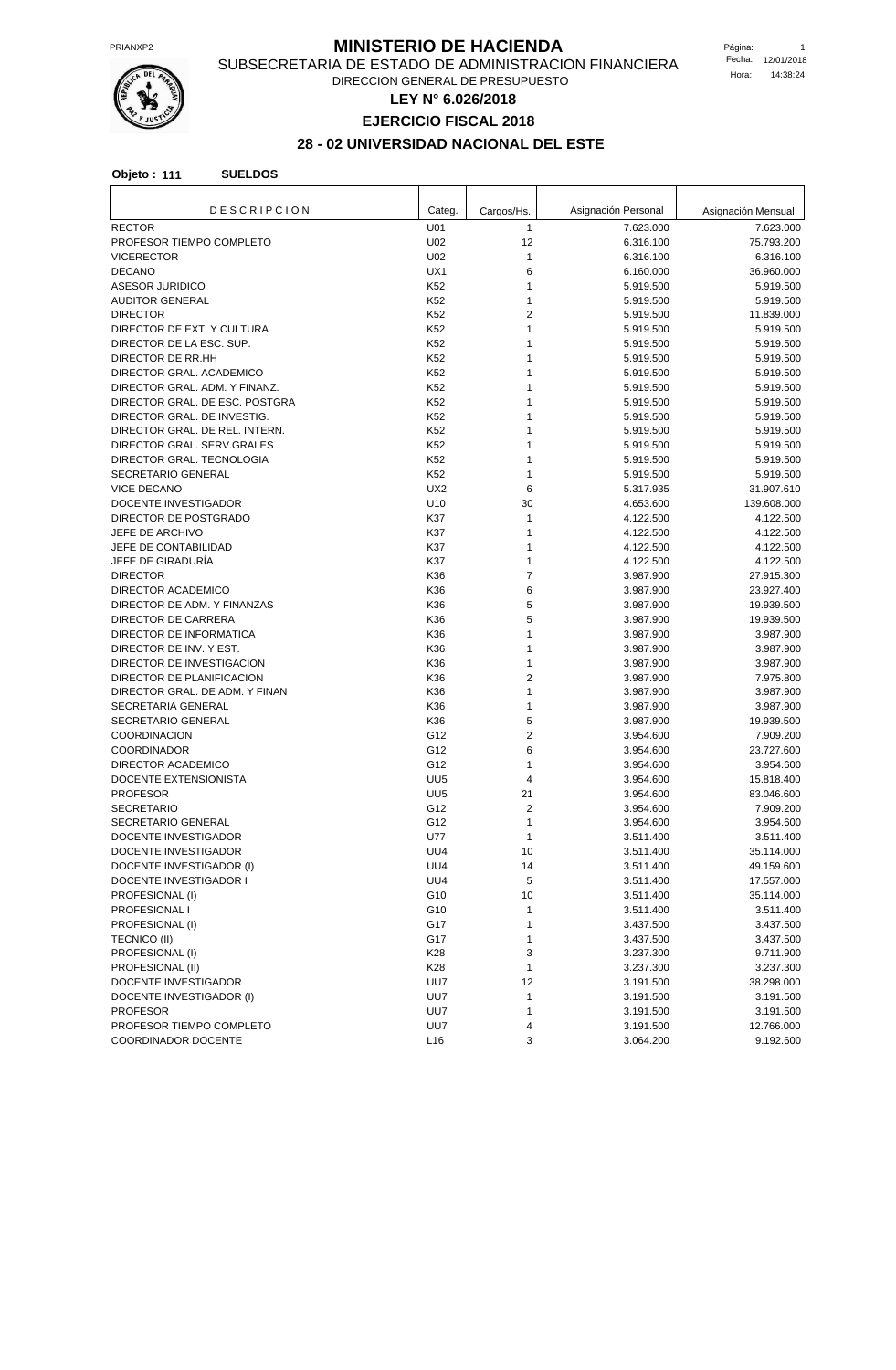

#### **PRIANXP2** PRIANXP2 **MINISTERIO DE HACIENDA**

SUBSECRETARIA DE ESTADO DE ADMINISTRACION FINANCIERA DIRECCION GENERAL DE PRESUPUESTO

**LEY N° 6.026/2018**

**EJERCICIO FISCAL 2018**

# **28 - 02 UNIVERSIDAD NACIONAL DEL ESTE**

| <b>DESCRIPCION</b>                   | Categ.          | Cargos/Hs.          | Asignación Personal    | Asignación Mensual     |
|--------------------------------------|-----------------|---------------------|------------------------|------------------------|
| <b>COORDINADOR</b>                   | G07             | 4                   | 3.038.300              | 12.153.200             |
| PROFESIONAL I                        | G07             | 12                  | 3.038.300              | 36.459.600             |
| PROFESIONAL I                        | G04             | 1                   | 2.956.000              | 2.956.000              |
| <b>TECNICO I</b>                     | G04             | 1                   | 2.956.000              | 2.956.000              |
| PROFESIONAL (I)                      | H <sub>51</sub> | 1                   | 2.924.500              | 2.924.500              |
| <b>PROFESOR</b>                      | UJ9             | 218                 | 2.747.300              | 598.911.400            |
| COORDINADOR SEDE MINGA PORA          | H <sub>29</sub> | $\mathbf{1}$        | 2.734.600              | 2.734.600              |
| PROFESIONAL II                       | H <sub>29</sub> | 16                  | 2.734.600              | 43.753.600             |
| <b>TECNICO I</b>                     | H <sub>29</sub> | $\mathbf{1}$        | 2.734.600              | 2.734.600              |
| DOCENTE INVESTIGADOR                 | G05             | 2                   | 2.724.800              | 5.449.600              |
| PROFESIONAL (II)                     | G05             | 1                   | 2.724.800              | 2.724.800              |
| <b>ASISTENTE (II)</b>                | F12             | 1                   | 2.512.700              | 2.512.700              |
| DOCENTE INVESTIGADOR                 | UJ4             | 4                   | 2.512.700              | 10.050.800             |
| <b>TECNICO (I)</b>                   | F <sub>12</sub> | $\overline{2}$      | 2.512.700              | 5.025.400              |
| <b>TECNICO I</b>                     | F <sub>12</sub> | 9                   | 2.512.700              | 22.614.300             |
| TECNICO (II)                         | F <sub>10</sub> | 1                   | 2.472.300              | 2.472.300              |
| <b>TECNICO II</b>                    | F10             | 6                   | 2.472.300              | 14.833.800             |
| <b>PERCEPTOR</b>                     | G01             | 1                   | 2.452.380              | 2.452.380              |
| <b>TECNICO (I)</b>                   | G01             | 1                   | 2.452.380              | 2.452.380              |
| <b>TECNICO I</b>                     | F08             | 10                  | 2.391.900              | 23.919.000             |
| <b>TECNICO III</b>                   | F <sub>08</sub> | 8                   | 2.391.900              | 19.135.200             |
| DOCENTE INVESTIGADOR                 | L15             | 1                   | 2.352.700              | 2.352.700              |
| <b>PROFESOR</b>                      | UD1             | 2                   | 2.322.900              | 4.645.800              |
| <b>PROFESOR TUTOR</b>                | UD1             | 5                   | 2.322.900              | 11.614.500             |
| ASIST. TEC. ADMINISTRATIVO           | F06             | 1                   | 2.291.400              | 2.291.400              |
| <b>ASISTENTE I</b>                   | F06             | 3                   | 2.291.400              | 6.874.200              |
| ASISTENTE TECNICO ADMIN.             | F06             | 1                   | 2.291.400              | 2.291.400              |
| <b>ASISTENTE</b>                     | F05             | 1                   | 2.248.800              | 2.248.800              |
| <b>BIBLIOTECARIA</b>                 | F05             | 1                   | 2.248.800              | 2.248.800              |
| <b>PROFESIONAL I</b>                 | F05             | 3                   | 2.248.800              | 6.746.400              |
| <b>COORDINADOR DOCENTE</b>           | L14<br>L14      | 14<br>$\mathbf{1}$  | 2.213.000              | 30.982.000             |
| DOCENTE TECNICO                      | L14             |                     | 2.213.000              | 2.213.000              |
| PROFESOR TUTOR<br><b>ASISTENTE I</b> | F04             | 3<br>$\overline{2}$ | 2.213.000<br>2.202.900 | 6.639.000<br>4.405.800 |
| <b>ASISTENTE II</b>                  | F04             | 5                   | 2.202.900              | 11.014.500             |
| <b>TECNICO (I)</b>                   | H <sub>26</sub> | $\mathbf{1}$        | 2.185.900              | 2.185.900              |
| ASIST. ADMINISTRATIVO                | F <sub>02</sub> | $\overline{2}$      | 2.072.000              | 4.144.000              |
| <b>ASISTENTE I</b>                   | F <sub>02</sub> | 5                   | 2.072.000              | 10.360.000             |
| <b>ASISTENTE (II)</b>                | F02             | 5                   | 2.072.000              | 10.360.000             |
| <b>ASISTENTE II</b>                  | F02             | 5                   | 2.072.000              | 10.360.000             |
| <b>AUXILIAR</b>                      | F02             | $\overline{2}$      | 2.072.000              | 4.144.000              |
| <b>PROFESOR</b>                      | UJ2             | 359                 | 2.070.900              | 743.453.100            |
| AUXILIAR I                           | H <sub>17</sub> | 1                   | 2.042.700              | 2.042.700              |
| <b>ASISTENTE I</b>                   | E14             | 6                   | 2.041.123              | 12.246.738             |
| <b>ASISTENTE I</b>                   | C <sub>19</sub> | 6                   | 2.041.123              | 12.246.738             |
| <b>ASISTENTE I</b>                   | C <sub>13</sub> | 6                   | 2.041.123              | 12.246.738             |
| <b>ASISTENTE I</b>                   | D19             | $\mathbf{1}$        | 2.041.123              | 2.041.123              |
| <b>ASISTENTE I</b>                   | D <sub>16</sub> | 3                   | 2.041.123              | 6.123.369              |
| <b>ASISTENTE I</b>                   | D <sub>17</sub> | 1                   | 2.041.123              | 2.041.123              |
| <b>ASISTENTE I</b>                   | E05             | 1                   | 2.041.123              | 2.041.123              |
| <b>ASISTENTE II</b>                  | E14             | 1                   | 2.041.123              | 2.041.123              |
| <b>ASISTENTE II</b>                  | C <sub>19</sub> | 1                   | 2.041.123              | 2.041.123              |
| <b>ASISTENTE II</b>                  | C <sub>06</sub> | 1                   | 2.041.123              | 2.041.123              |
| <b>ASISTENTE II</b>                  | E05             | 1                   | 2.041.123              | 2.041.123              |
| <b>ASISTENTE II</b>                  | C <sub>13</sub> | 3                   | 2.041.123              | 6.123.369              |
| <b>ASISTENTE II</b>                  | D13             | $\mathbf{1}$        | 2.041.123              | 2.041.123              |
| ASISTENTE II                         | D <sub>16</sub> | 2                   | 2.041.123              | 4.082.246              |
|                                      |                 |                     |                        |                        |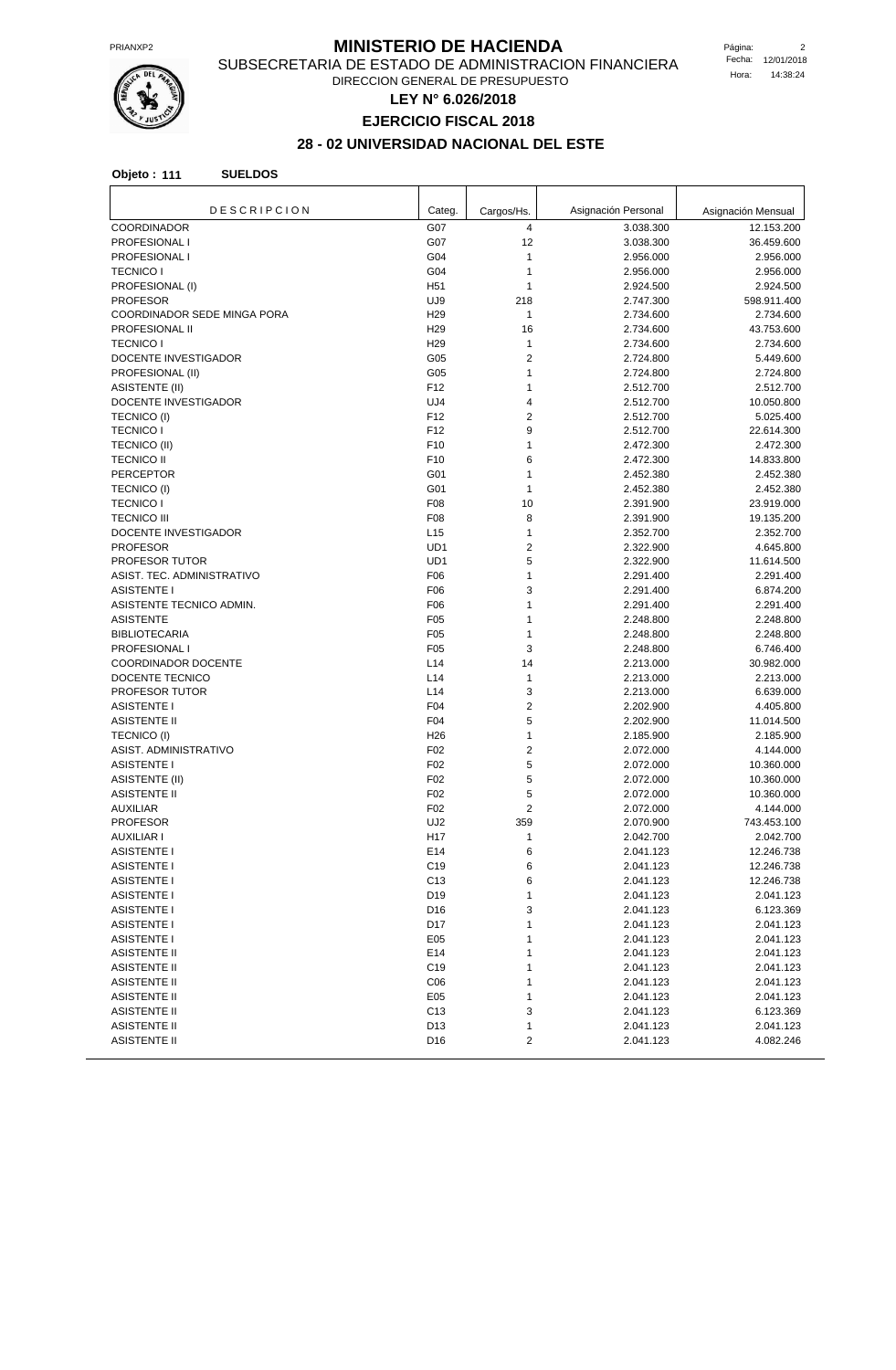

#### **MINISTERIO DE HACIENDA** Página: 3

SUBSECRETARIA DE ESTADO DE ADMINISTRACION FINANCIERA DIRECCION GENERAL DE PRESUPUESTO

**LEY N° 6.026/2018**

# **EJERCICIO FISCAL 2018**

# **28 - 02 UNIVERSIDAD NACIONAL DEL ESTE**

| <b>DESCRIPCION</b>                         | Categ.                 | Cargos/Hs.     | Asignación Personal    | Asignación Mensual     |
|--------------------------------------------|------------------------|----------------|------------------------|------------------------|
| <b>ASISTENTE III</b>                       | C <sub>19</sub>        | $\mathbf{1}$   | 2.041.123              | 2.041.123              |
| <b>ASISTENTE III</b>                       | D <sub>16</sub>        | 3              | 2.041.123              | 6.123.369              |
| <b>ASISTENTE III</b>                       | C <sub>13</sub>        | 1              | 2.041.123              | 2.041.123              |
| <b>ASISTENTE III</b>                       | E05                    | 1              | 2.041.123              | 2.041.123              |
| <b>AUXILIAR</b>                            | C <sub>13</sub>        | 3              | 2.041.123              | 6.123.369              |
| <b>AUXILIAR</b>                            | C <sub>06</sub>        | 1              | 2.041.123              | 2.041.123              |
| <b>AUXILIAR</b>                            | C <sub>19</sub>        | 1              | 2.041.123              | 2.041.123              |
| <b>AUXILIAR DE SERVICIO</b>                | D <sub>16</sub>        | 2              | 2.041.123              | 4.082.246              |
| <b>AUXILIAR DE SERVICIO</b>                | C <sub>13</sub>        | 10             | 2.041.123              | 20.411.230             |
| <b>AUXILIAR DE SERVICIO</b>                | E11                    | 15             | 2.041.123              | 30.616.845             |
| <b>AUXILIAR DE SERVICIO</b>                | D <sub>18</sub>        | 6              | 2.041.123              | 12.246.738             |
| <b>AUXILIAR DE SERVICIO</b>                | C <sub>19</sub>        | 3              | 2.041.123              | 6.123.369              |
| <b>AUXILIAR DE SERVICIOS</b>               | E10                    | 5              | 2.041.123              | 10.205.615             |
| <b>AUXILIAR DE SERVICIOS</b>               | C <sub>06</sub>        | 11             | 2.041.123              | 22.452.353             |
| <b>AUXILIAR DE SERVICIOS</b>               | C <sub>19</sub>        | 4              | 2.041.123              | 8.164.492              |
| AUXILIAR DE SERVICIOS GRALES.              | D <sub>16</sub>        | 1              | 2.041.123              | 2.041.123              |
| <b>AUXILIAR I</b>                          | D18                    | 1              | 2.041.123              | 2.041.123              |
| <b>AUXILIAR I</b>                          | C <sub>13</sub>        | 3              | 2.041.123              | 6.123.369              |
| <b>AUXILIAR I</b>                          | C <sub>06</sub>        | 5              | 2.041.123              | 10.205.615             |
| <b>AUXILIAR I</b>                          | D <sub>16</sub>        | $\overline{2}$ | 2.041.123              | 4.082.246              |
| <b>AUXILIAR II</b>                         | E <sub>15</sub>        | 1              | 2.041.123              | 2.041.123              |
| <b>AUXILIAR III</b>                        | E <sub>13</sub>        | $\overline{2}$ | 2.041.123              | 4.082.246              |
| PROFESIONAL I                              | E07                    | 1              | 2.041.123              | 2.041.123              |
| PROFESIONAL I                              | E05                    | $\overline{2}$ | 2.041.123              | 4.082.246              |
| PROFESIONAL I                              | D <sub>16</sub>        | 1              | 2.041.123              | 2.041.123              |
| PROFESIONAL III                            | E03                    | 1              | 2.041.123              | 2.041.123              |
| PROFESIONAL III                            | E20                    | 1              | 2.041.123              | 2.041.123              |
| SECRETARIO I                               | E07                    | 1              | 2.041.123              | 2.041.123              |
| SECRETARIO GENERAL                         | E05                    | 1              | 2.041.123              | 2.041.123              |
| <b>SECRETARIO I</b>                        | E17                    | 1              | 2.041.123              | 2.041.123              |
| SECRETARIO I                               | C <sub>19</sub>        | 5              | 2.041.123              | 10.205.615             |
| <b>SECRETARIO I</b><br><b>SECRETARIO I</b> | D <sub>16</sub><br>E05 | 6<br>1         | 2.041.123              | 12.246.738             |
| <b>SERENO</b>                              | D <sub>16</sub>        | 1              | 2.041.123<br>2.041.123 | 2.041.123<br>2.041.123 |
| <b>TECNICO I</b>                           | D <sub>16</sub>        | 3              | 2.041.123              | 6.123.369              |
| <b>TECNICO I</b>                           | E <sub>13</sub>        | 1              | 2.041.123              | 2.041.123              |
| <b>TECNICO I</b>                           | D17                    | 1              | 2.041.123              | 2.041.123              |
| <b>TECNICO I</b>                           | D <sub>13</sub>        | 5              | 2.041.123              | 10.205.615             |
| <b>TECNICO I</b>                           | C <sub>19</sub>        | 1              | 2.041.123              | 2.041.123              |
| <b>TECNICO I</b>                           | E05                    | 10             | 2.041.123              | 20.411.230             |
| <b>TECNICO I</b>                           | E10                    | 3              | 2.041.123              | 6.123.369              |
| <b>TECNICO I</b>                           | E17                    | $\overline{2}$ | 2.041.123              | 4.082.246              |
| <b>TECNICO II</b>                          | D <sub>16</sub>        | 3              | 2.041.123              | 6.123.369              |
| <b>TECNICO II</b>                          | E13                    | 1              | 2.041.123              | 2.041.123              |
| <b>TECNICO II</b>                          | E05                    | 1              | 2.041.123              | 2.041.123              |
| <b>TECNICO III</b>                         | C <sub>19</sub>        | 2              | 2.041.123              | 4.082.246              |
| <b>TECNICO III</b>                         | D <sub>13</sub>        | 1              | 2.041.123              | 2.041.123              |
| <b>PROFESOR</b>                            | <b>UJB</b>             | 403            | 1.600.500              | 645.001.500            |
| DOCENTE TECNICO                            | <b>UJD</b>             | 2              | 1.483.713              | 2.967.426              |
| ENCARG. CATEDRA                            | <b>UJD</b>             | 12             | 1.483.713              | 17.804.556             |
| <b>ENCARG. DE CATEDRA</b>                  | <b>UJD</b>             | 24             | 1.483.713              | 35.609.112             |
| ENCARGADO DE CATEDRA                       | <b>UJD</b>             | 10             | 1.483.713              | 14.837.130             |
| ENCARGADO DE CÁTEDRA                       | <b>UJD</b>             | 23             | 1.483.713              | 34.125.399             |
| <b>PROFESOR</b>                            | <b>UJD</b>             | 1.254          | 1.483.713              | 1.860.576.102          |
| PROFESOR ENCARG. CATEDRA                   | <b>UJD</b>             | 18             | 1.483.713              | 26.706.834             |
| <b>PROFESOR</b>                            | U34                    | 3              | 1.446.800              | 4.340.400              |
| AUXILIAR DE ENSEÑANZA                      | U1H                    | 48             | 1.208.200              | 57.993.600             |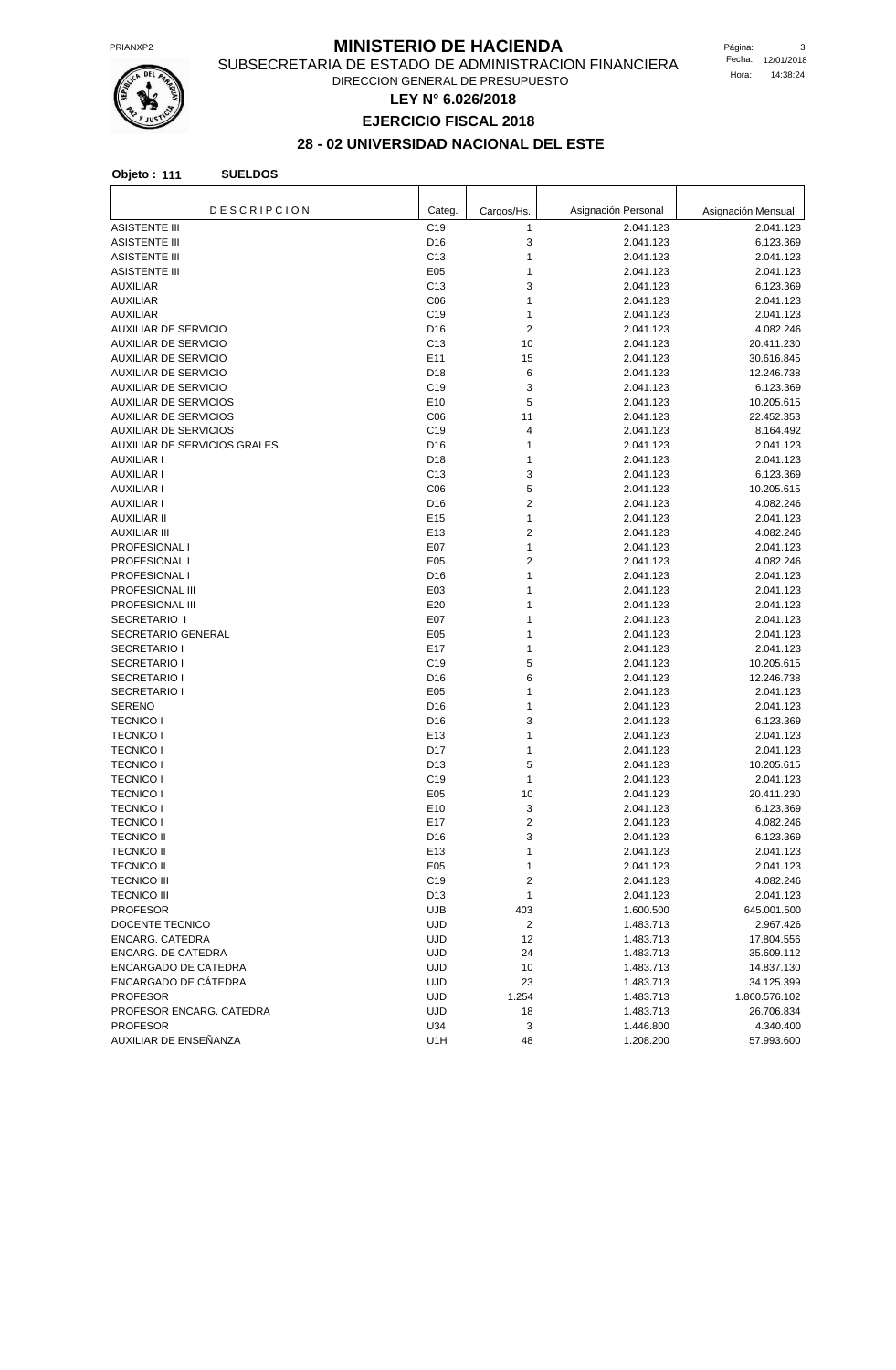

## **PRIANXP2** PRIANXP2 **MINISTERIO DE HACIENDA**

SUBSECRETARIA DE ESTADO DE ADMINISTRACION FINANCIERA DIRECCION GENERAL DE PRESUPUESTO

**LEY N° 6.026/2018**

# **EJERCICIO FISCAL 2018**

# **28 - 02 UNIVERSIDAD NACIONAL DEL ESTE**

| <b>DESCRIPCION</b>              | Categ. | Cargos/Hs. | Asignación Personal | Asignación Mensual |
|---------------------------------|--------|------------|---------------------|--------------------|
| <b>PROFESOR</b>                 | U1H    | 421        | 1.208.200           | 508.652.200        |
| <b>PROFESOR</b>                 | UCH    | 2          | 1.196.464           | 2.392.928          |
| DOCENTE INVESTIGADOR            | U8S    | 5          | 1.089.627           | 5.448.135          |
| <b>HORAS CATEDRAS</b>           | Z25    | 108        | 31.500              | 3.402.000          |
| <b>Total de Cargos</b>          |        | 3.444      |                     |                    |
| <b>Total Asignación Mensual</b> |        |            |                     | 6.193.592.948      |
| <b>Total Asignación Anual</b>   |        |            |                     | 74.101.166.702     |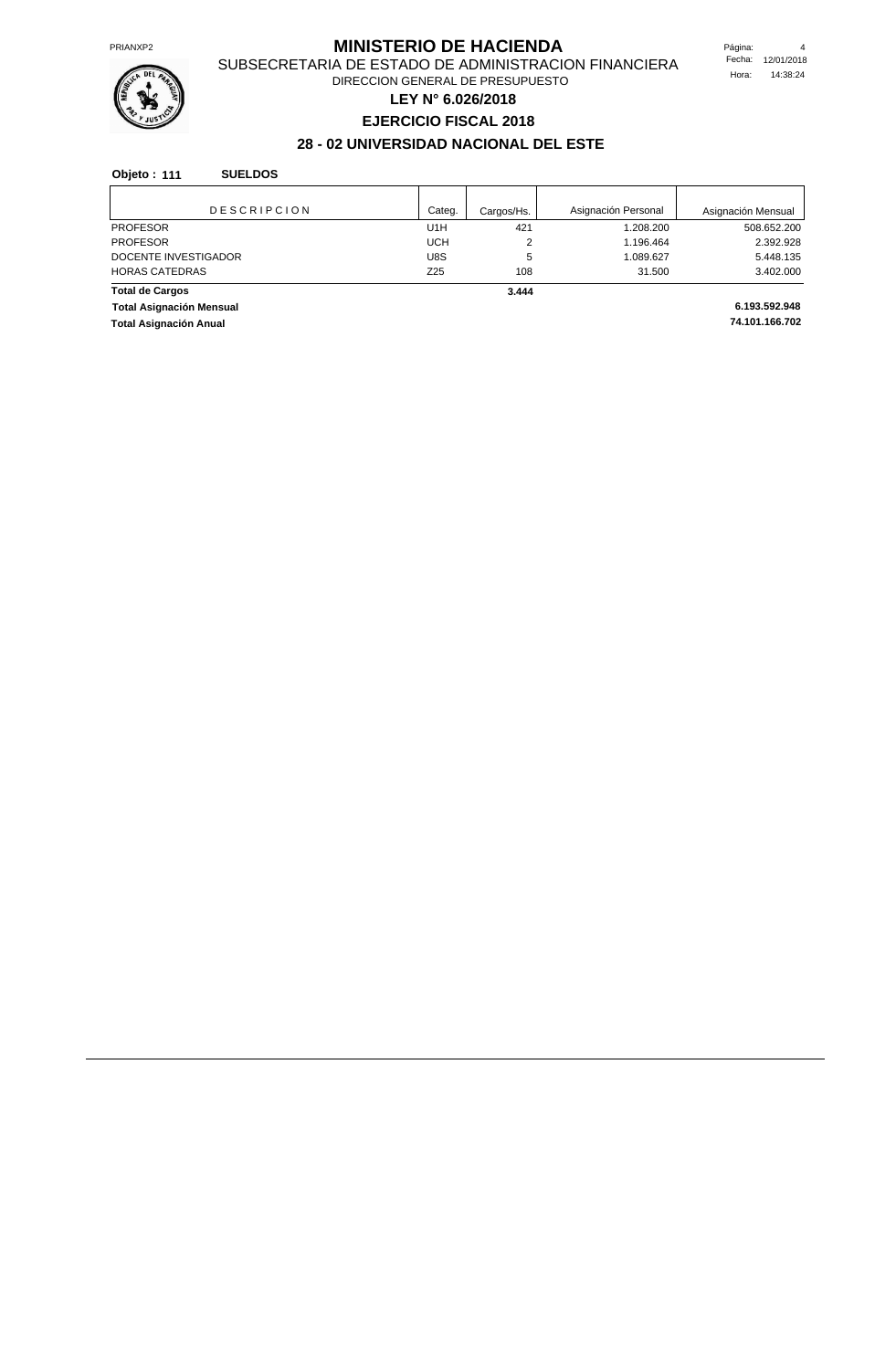

## **MINISTERIO DE HACIENDA** Página: 5

SUBSECRETARIA DE ESTADO DE ADMINISTRACION FINANCIERA DIRECCION GENERAL DE PRESUPUESTO

**LEY N° 6.026/2018**

# **EJERCICIO FISCAL 2018**

# **28 - 02 UNIVERSIDAD NACIONAL DEL ESTE**

#### **Objeto : 112 DIETAS**

| <b>DESCRIPCION</b>              | Categ.          | Cargos/Hs. | Asignación Personal | Asignación Mensual |
|---------------------------------|-----------------|------------|---------------------|--------------------|
| PRESIDENTE CSU                  | IO <sub>6</sub> |            | 988.700             | 988.700            |
| <b>VICE PRESIDENTE CSU</b>      | IO <sub>6</sub> |            | 988.700             | 988.700            |
| MIEMBRO DEL C.S.U               | DO <sub>1</sub> | 16         | 799.800             | 12.796.800         |
| <b>MIEMBROS</b>                 | CO <sub>4</sub> | 51         | 512.100             | 26.117.100         |
| MIEMBROS C.S.U                  | CO <sub>4</sub> | 9          | 512.100             | 4.608.900          |
| <b>Total de Cargos</b>          |                 | 78         |                     |                    |
| <b>Total Asignación Mensual</b> |                 |            |                     | 45.500.200         |
| <b>Total Asignación Anual</b>   |                 |            |                     | 546.002.400        |